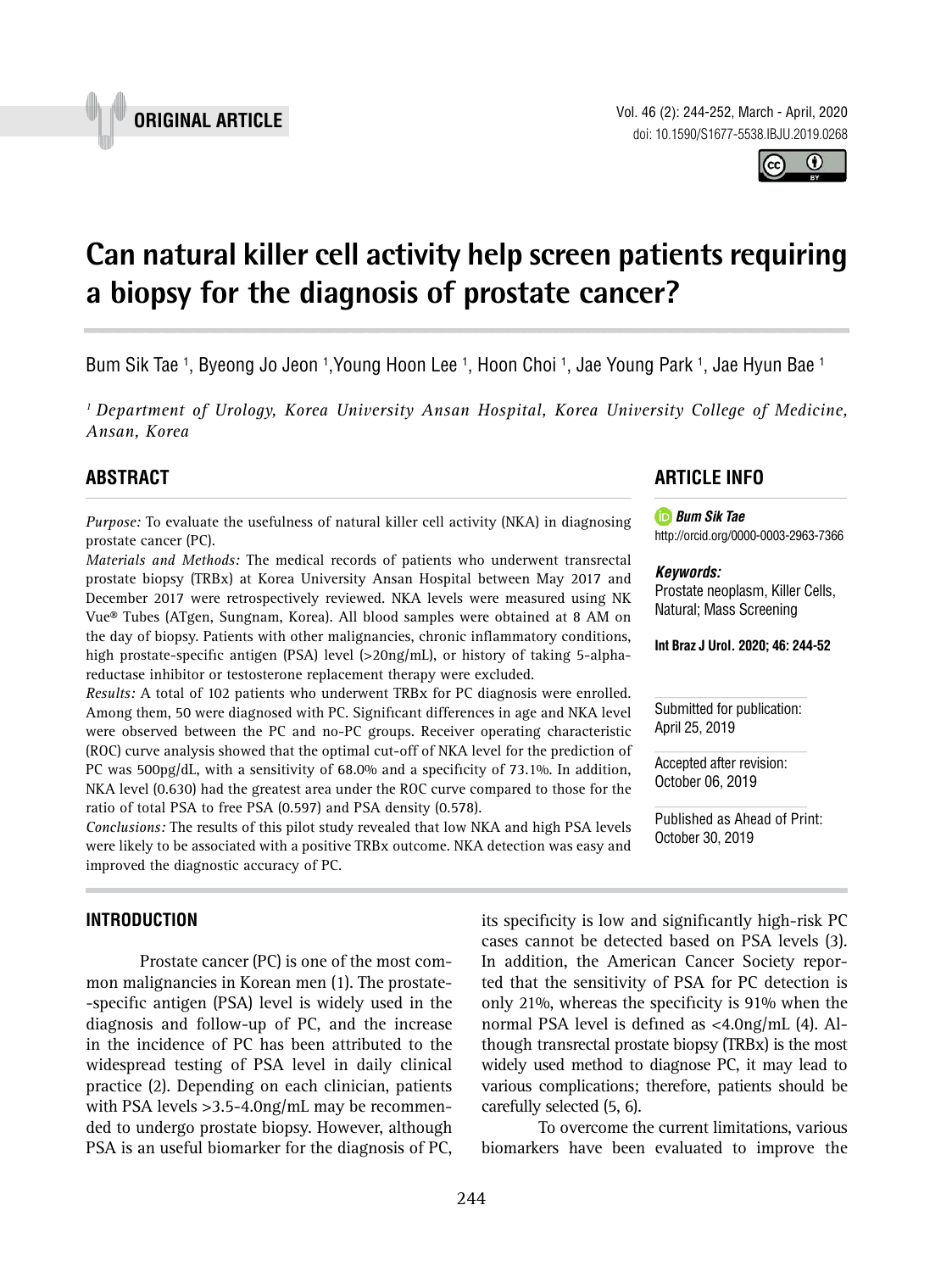diagnostic accuracy of PC (7-9). However, most of these novel markers had limitations of difficulty in assessment, expense, and additional intervention. However, increasing attention has been focused on natural killer (NK) cells in cancer settings as they are involved in innate immunity and play a major role in anticancer mechanisms (10, 11). Previous studies reported a correlation between low NK cell level and PC stage, prognosis, and treatment response (12, 13). However, some conflicting issues exist regarding the use of NK cell activity (NKA) as a marker for PC detection and screening. In their pilot study, Barkin et al. first reported that patients with low NKA levels (<200pg/mL) were more likely to have a positive outcome at prostate biopsy (14). However, Song et al. reported that NKA was not very useful for the detection of PC and prediction of Gleason grade (15). To address this issue, we measured the NKA levels of patients with suspected PC who underwent transrectal ultrasonography-guided prostate biopsy and evaluated the clinical usefulness of NKA in diagnosing this cancer.

#### **MATERIALS AND METHODS**

The institutional review board of Korea University Ansan Hospital approved this study's protocol (IRB No. 2019AS0060). This study was conducted in accordance with the guidelines of the Declaration of Helsinki. Data collected from patients who visited the Department of Urology between May 2017 and May 2018 were retrospectively evaluated. Men aged ≥18 years with elevated PSA levels (>2.5ng/mL) and/or abnormal findings on digital rectal examination were enrolled in our analysis. The exclusion criteria were as follows: (1) chronic inflammatory condition requiring anti-inflammatory treatment, (2) other medical conditions that might affect immune response (e.g., ulcerative colitis, Crohn's disease, lupus, or other connective tissue diseases), (3) medical history of 5-alpha reductase inhibitor use, (4) history of testosterone replacement treatment, and (5) history of other cancers.

#### **NKA measurement**

NKA levels were measured as described by Song et al. (15). One milliliter of whole blood was collected using NK Vue® Tubes (ATgen, Sungnam, Korea). All blood samples were obtained at 8 AM on the day of biopsy. The collected samples were incubated at 37°C for 24h under 5%  $CO_2$  with the indicated dose of Promoca™ (ATGen, Seongnam- -si, Korea) and 1mL of RPMI 1640 medium (Cellgro/Mediatech, Manassas, VA, USA). The supernatant was then collected, centrifuged at 11.500 x g for 5min., collected in another conical 1.5mL Eppendorf tube, and immediately loaded onto the enzyme-linked immunosorbent assay (ELISA) plates. During the 24h incubation at 37°C, cytokine (Promoca) stimulated the NKA and levels of interferon (IFN)-g secreted into the plasma was quantitated by ELISA. IFN-g was measured in pg/mL and the detection/sensitivity range of the ELISA was 40-2.000pg/mL.

#### **Statistical Analysis**

The patients were divided into two groups according to the presence or absence of PC, and NKA levels between the two groups were compared by non-parametric Wilcoxon-Mann-Whitney tests. The diagnostic test performance of NKA was evaluated by receiver operating characteristic (ROC) curve analysis. Youden's index was calculated to quote the concentration at which the sum of sensitivity and specificity is maximized. In addition, ROC curves were compared for the diagnostic performance of NKA, ratio of total PSA to free PSA (FTR), and PSA density (PSAD). The sensitivity, specificity, and positive and negative values of the PC marker confirmed by prostate biopsy were calculated at a cut-off value of 500pg/dL. The cut-off points for the calculated biomarker coefficients (NKA, FTR, and PSAD) were determined using MedCalc® (Med-Calc Software, Mariakerke, Belgium). Data were analyzed using IBM SPSS Statistics for Windows, version 21.0 (Armonk, NY, USA). P-value <0.05 were considered statistically significant.

## **RESULTS**

A total of 102 patients who underwent prostate biopsy for suspected PC were included. Among them, 50 were diagnosed with PC. The baseline characteristics of all patients are listed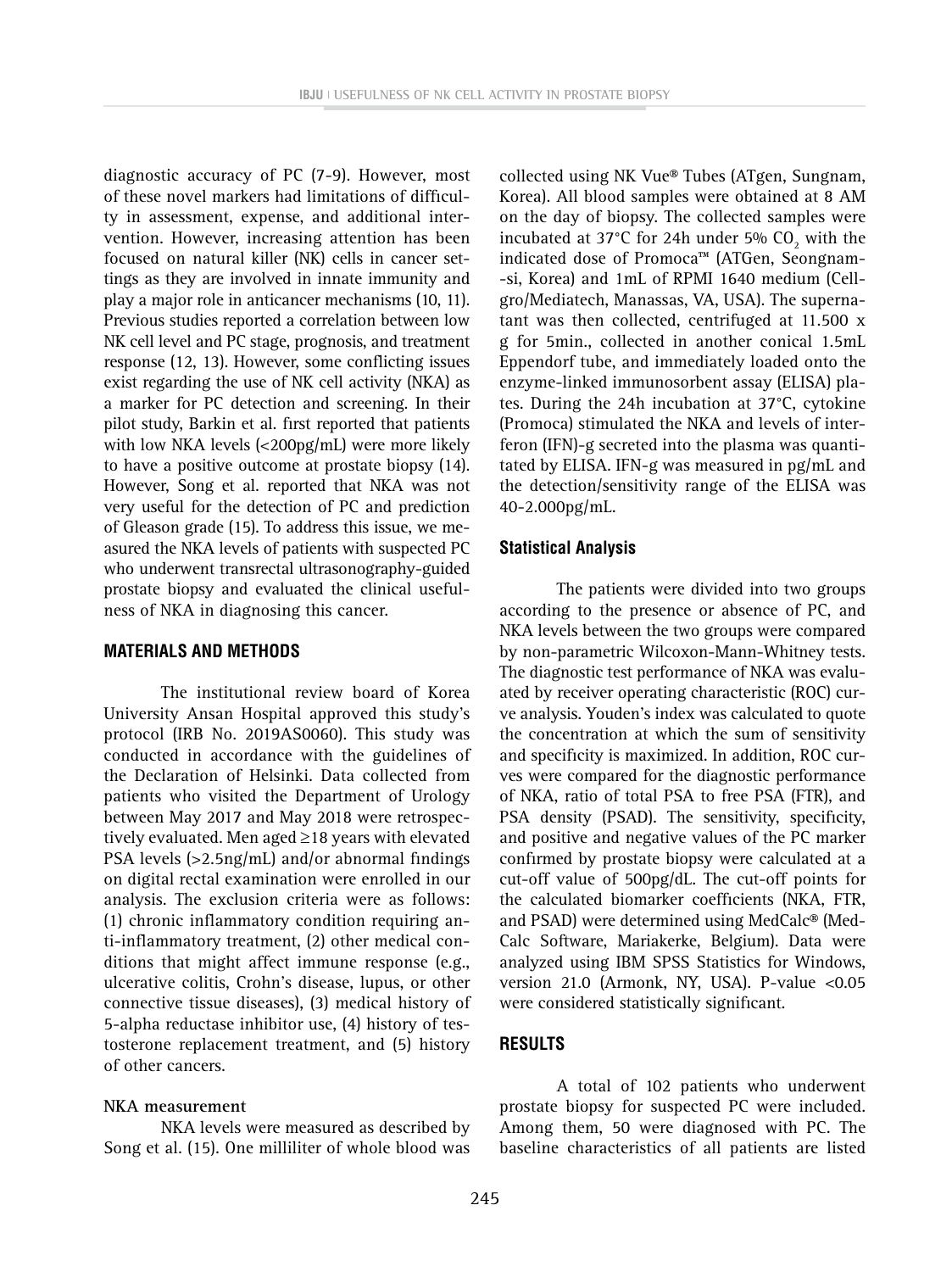in Table-1. Significant differences in age (mean 61.30 $\pm$ 10.49 vs. 65.52 $\pm$ 7.35 years, p=0.03) and NKA level (p <0.01) were observed between the PC and no-PC groups. However, there were no significant differences in PSA levels (mean 7.19 $\pm$ 3.86 vs. 7.96 $\pm$ 4.24ng/mL, p=0.54), prostate volume (mean, 45.97±28.58 vs. 39.82±14.58mL,  $p=0.06$ ), or free PSA levels (mean  $0.98\pm0.73$  vs.  $1.27 \pm 1.02$ , p=0.397).

The baseline characteristics according to NKA level are described in Table-2. Significant differences in free PSA and prostate volumes were observed according to NKA level. The NKA <200 and NKA <500 groups had higher positive rates for PC (60% vs. 88.9% vs. 20.0% vs. 35.3%, respectively; p <0.001). However, no significant differences in age, proportion of positive digital rectal exam (DRE), and serum PSA level were observed among the four groups.

|  |  | Table 1 - Baseline characteristics of the studied population (n = 102). |  |  |  |  |  |
|--|--|-------------------------------------------------------------------------|--|--|--|--|--|
|--|--|-------------------------------------------------------------------------|--|--|--|--|--|

|                              | Total           | No tumor group | <b>Tumor Group</b> | P value |
|------------------------------|-----------------|----------------|--------------------|---------|
| No. of patients (%)          | 102             | 52             | 50                 |         |
| Age (year, SD)               | 63.37±9.29      | 61.30±10.49    | $65.52 \pm 7.35$   | 0.032   |
| Prostate volume (mL)         | 42.96±22.92     | 45.97±28.58    | 39.82±14.58        | 0.058   |
| <b>Positive DRE</b>          | 27 (26.5%)      | 4(7.7%)        | 23 (46.0%)         | 0.001   |
| Serum PSA (ng/mL)            |                 |                |                    |         |
| Mean, SD                     | $7.57 \pm 4.05$ | 7.19±3.86      | 7.96±4.24          | 0.539   |
| <4 ng/mL $[no. (%)]$         | 16 (15.7%)      | 6(11.5%)       | 10 (20.0%)         | 0.463   |
| ≥4 ng/mL $[no. (%)]$         | 62 (60.8%)      | 34 (65.4%)     | 28 (56.0%)         |         |
| ≥10 ng/mL [no. $(% )$ ]      | 24 (23.5%)      | 12 (23.1%)     | 12 (24.0%)         |         |
| PSA density (ng/mL/mL)       |                 |                |                    | 0.357   |
| $<$ 0.15 [no. $(\%)$ ]       | 42 (41.2%)      | 20 (38.5%)     | 22 (44.0%)         |         |
| ≥0.15 [no. $(\%)$ ]          | 60 (58.8%)      | 32 (61.5%)     | 28 (56.0%)         |         |
| Free PSA                     | $1.12 \pm 0.89$ | $0.98 + 0.73$  | $1.27 \pm 1.02$    | 0.397   |
| <b>NKA</b>                   |                 |                |                    | 0.001   |
| $<$ 200                      | 30 (29.4%)      | 12 (23.1%)     | 18 (36.0%)         |         |
| 200-500                      | 18 (17.6%)      | $2(3.8\%)$     | 16 (32.0%)         |         |
| $>500$                       | 54 (52.9%)      | 38 (73.1%)     | 16 (32.0%)         |         |
| <b>Gleason sum at biopsy</b> |                 |                |                    |         |
| $6$ [no. $(\%)$ ]            | 24 (23.5%)      |                | 24 (48.0%)         |         |
| $7$ [no. $(\%)$ ]            | $8(7.8\%)$      |                | $8(16.0\%)$        |         |
| ≥8 [no. $(\%)$ ]             | 18 (17.6%)      |                | 18 (36.0%)         |         |

**DRE =** digital rectal exam; **PSA =** prostate specific antigen, **SD:** standard deviation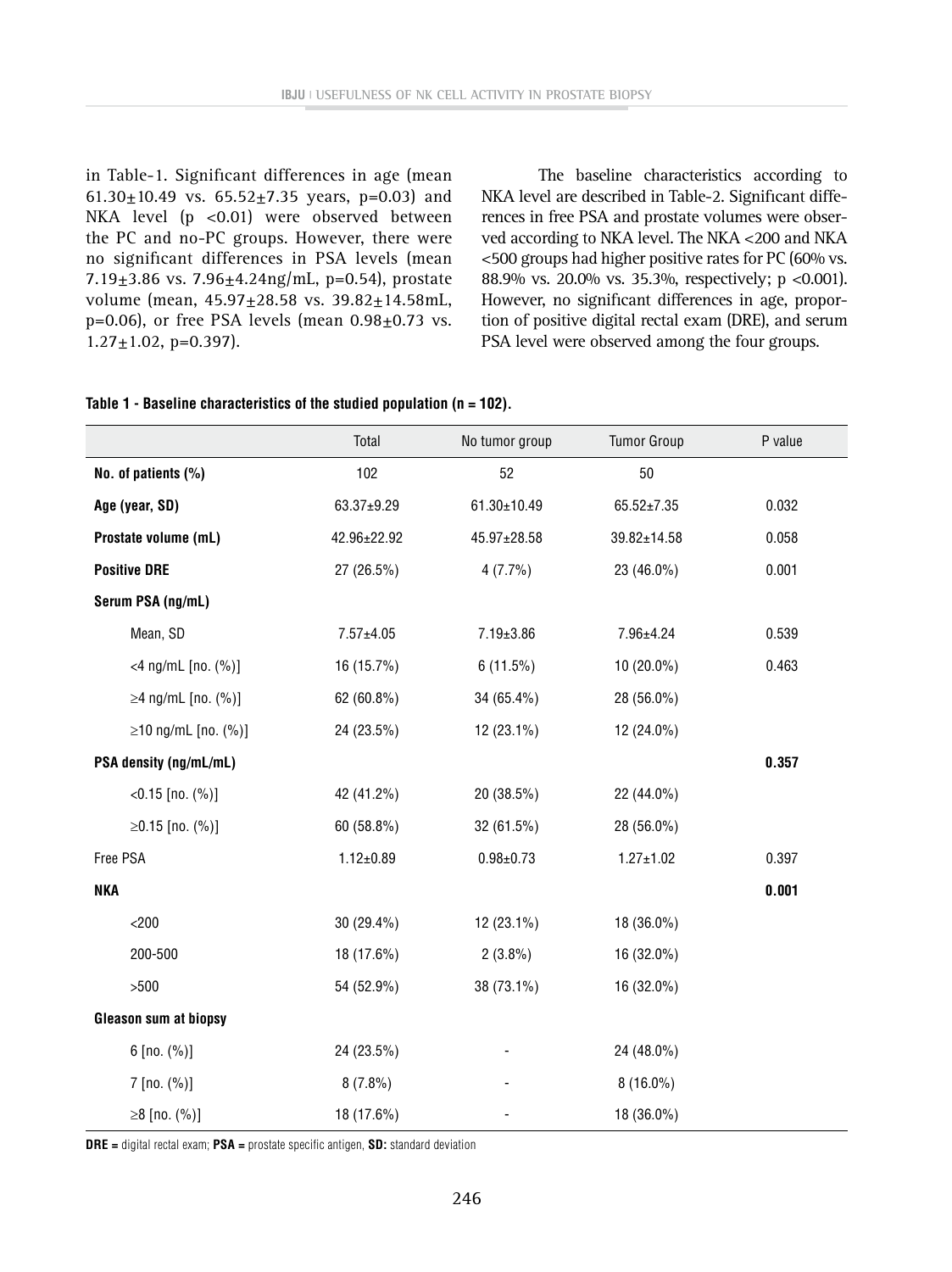|                                 | <b>NKA&lt;200</b> | 200≤NKA<500     | 500 <nka<1000< th=""><th>1000≤NKA</th><th>P value</th></nka<1000<> | 1000≤NKA        | P value |
|---------------------------------|-------------------|-----------------|--------------------------------------------------------------------|-----------------|---------|
| No. of patients $(\%)$          | 30                | 18              | 20                                                                 | 34              |         |
| Age (year, SD)                  | $62.93 \pm 7.62$  | 66.11±8.49      | 60.50±10.42                                                        | 64.06±10.17     | 0.478   |
| Prostate volume (mL)            | 42.35±15.43       | 35.80±9.92      | 45.05±17.62                                                        | 46.06±33.58     | 0.041   |
| <b>Positive DRE</b>             | 8(26.7%)          | $7(38.9\%)$     | $2(10.0\%)$                                                        | 10 (29.4%)      | 0.183   |
| Serum PSA (ng/mL)<br>Mean, SD   | 7.96±4.19         | $8.10 \pm 4.62$ | $6.99 \pm 2.86$                                                    | 7.28±4.29       | 0.335   |
| Serum PSA (ng/mL)               |                   |                 |                                                                    |                 | 0.429   |
| <4 ng/mL $[no. (%)]$            | $4(13.3\%)$       | $4(22.2\%)$     | $2(10.0\%)$                                                        | 6(17.6%)        |         |
| ≥4 ng/mL [no. $(%)$ ]           | 22 (73.3%)        | $8(44.4\%)$     | 14 (70.0%)                                                         | 18 (52.9%)      |         |
| $\geq$ 10 ng/mL [no.<br>$(\%)]$ | $4(13.3\%)$       | 6(33.3%)        | $4(20.0\%)$                                                        | $10(29.4\%)$    |         |
| PSA density (ng/mL/mL)          |                   |                 |                                                                    |                 | 0.437   |
| $<$ 0.15 [no. $(\%)$ ]          | 16 (53.3%)        | $8(44.4\%)$     | 14 (70.0%)                                                         | 18 (52.9%)      |         |
| ≥0.15 [no. $(%)$ ]              | 14 (46.7%)        | 10 (55.6%)      | $6(30.0\%)$                                                        | 16 (47.1%)      |         |
| Free PSA                        | $1.23 \pm 0.88$   | $1.24 \pm 1.38$ | $0.92 \pm 0.43$                                                    | $1.09 \pm 0.78$ | 0.036   |
| Prostate cancer [no. (%)]       | 18 (60.0%)        | 16 (88.9%)      | $4(20.0\%)$                                                        | 12 (35.3%)      | < 0.001 |
| <b>Gleason sum at biopsy</b>    |                   |                 |                                                                    |                 | < 0.001 |
| No tumor                        | 14 (46.7%)        | $4(22.2\%)$     | 16 (80.0%)                                                         | 22 (64.7%)      |         |
| $6$ [no. $(\%)$ ]               | $6(20.0\%)$       | $4(22.2\%)$     | $4(20.0\%)$                                                        | 6(17.6%)        |         |
| $7$ [no. $(\%)$ ]               | $4(13.3\%)$       | $0(0\%)$        | $0(0\%)$                                                           | $4(11.8\%)$     |         |
| ≥8 [no. $(\%)$ ]                | $6(20.0\%)$       | 10 (55.6%)      | $0(0\%)$                                                           | $2(5.9\%)$      |         |

**Table 2 - Baseline characteristics according to NKA (n = 102).**

The absolute risk of diagnosing PC at different NKA levels was calculated and shown in Table-3. Among the 48 patients biopsied with NKA levels below the 500pg/mL cut-off, 70.8% (34/48) were diagnosed with PC with 68.0% sensitivity, 73.1% specificity, and 70.4% negative predictive value. However, among the 30 patients with NKA levels below the 200pg/mL cut-off, 60.0% (18/30) were diagnosed with PC, with a sensitivity of 12.0%, specificity of 76.9%, and negative predictive value of 55.6%. The risks of PC in patients with PSA levels between 2.5 and 10.0ng/mL or between 10.0 and 20.0ng/mL at different cut-off NKA values are also summarized in Table-3.

Univariate analysis revealed that FTR (odds ratio [OR] 2.437, p=0.031), positive DRE (OR 10.222, p=0.001), and NKA (<500, OR 5.768, p=0.001) were significant predictive determinants of PC Table-4. However, PSAD was not an independent prognostic factor of PC in logistic regres-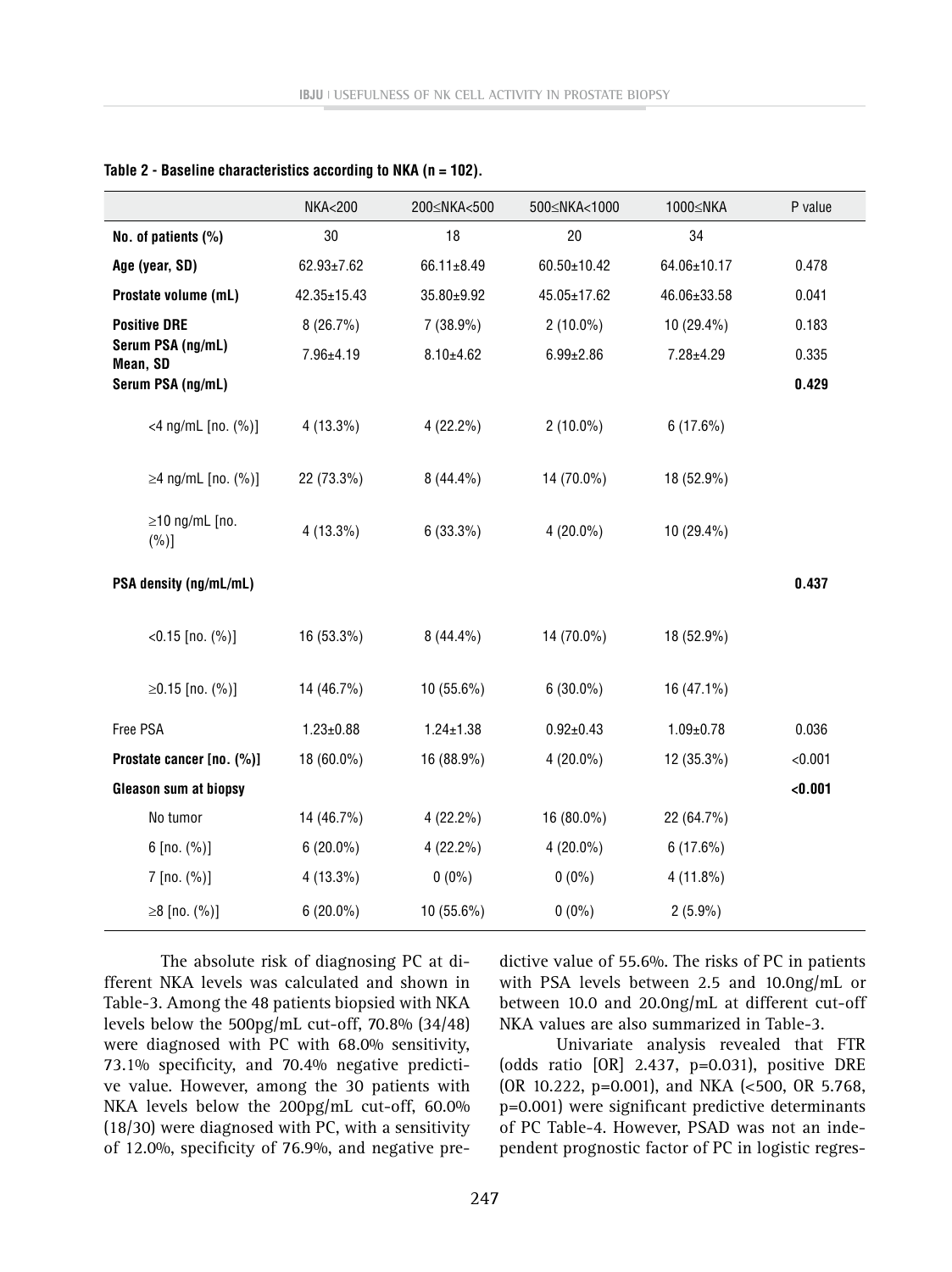|                  |                    | Sensitivity<br>(95% CI)  | Specificity<br>(95% CI)  | Positive predictive<br>value | Negative predictive<br>value |
|------------------|--------------------|--------------------------|--------------------------|------------------------------|------------------------------|
|                  | NKA <200           | 12.0%<br>$(4.5 - 24.3)$  | 76.9%<br>$(63.2 - 87.5)$ | 60.0%                        | 55.6%                        |
| All patients     | <b>NKA &lt;500</b> | 68.0%<br>$(53.3 - 80.5)$ | 73.1%<br>$(59.0 - 84.4)$ | 70.8%                        | 70.4%                        |
|                  | NKA <1000          | 76.0%<br>$(61.8 - 86.9)$ | 46.2%<br>$(32.2 - 60.5)$ | 55.9%                        | 64.7%                        |
| <b>PSA&lt;10</b> | <b>NKA &lt;200</b> | 15.8%<br>$(6.0 - 31.3)$  | 75.0%<br>$(58.8 - 87.3)$ | 61.5%                        | 57.7%                        |
|                  | NKA <500           | 68.4%<br>$(51.3 - 82.5)$ | 70.0%<br>$(53.5 - 83.4)$ | 68.4%                        | 70.0%                        |
|                  | NKA <1000          | 79.0%<br>$(62.7 - 90.4)$ | 40.0%<br>$(24.9 - 56.7)$ | 55.6%                        | 66.7%                        |
| $PSA \geq 10$    | <b>NKA &lt;200</b> | 16.7%<br>$(2.1 - 48.4)$  | 83.3%<br>$(51.6 - 97.9)$ | 50.0%                        | 50.0%                        |
|                  | <b>NKA &lt;500</b> | 66.7%<br>$(34.9 - 90.1)$ | 83.3%<br>$(51.6 - 97.9)$ | 80.0%                        | 71.4%                        |
|                  | NKA <1000          | 66.7%<br>$(34.9 - 97.9)$ | 33.3%<br>$(9.9 - 65.1)$  | 57.1%                        | 60.0%                        |

### **Table 3 - Sensitivity and specificity for the NK cell-cutoff.**

**NKA =** Natural killer cell activity

### **Table 4 - Univariate and multivariate analyses of parameter for predicting prostate cancer.**

|             | Univariate analysis          |         | Multivariate analysis        |         |  |
|-------------|------------------------------|---------|------------------------------|---------|--|
|             | OR (95% CI)                  | P value | OR (95% CI)                  | P value |  |
| PSAD > 0.15 | 0.795<br>$(0.361 - 1.753)$   | 0.570   | 1.215<br>$(0.419 - 3.525)$   | 0.582   |  |
| FTR < 0.10  | 2.437<br>$(1.085 - 5.474)$   | 0.031   | 3.269<br>$(1.058 - 10.264)$  | 0.040   |  |
| <b>DRE</b>  | 10.222<br>$(3.199 - 32.666)$ | 0.001   | 12.626<br>$(3.452 - 46.177)$ | 0.001   |  |
| NKA <500    | 5.768<br>$(2.457 - 13.543)$  | 0.010   | 7.547<br>$(2.717 - 20.964)$  | 0.001   |  |

**PSAD =** PSA density (value 0.15<); **FTR =** ratio of total PSA to free PSA (<0.10); **NKA =** Natural killer cell activity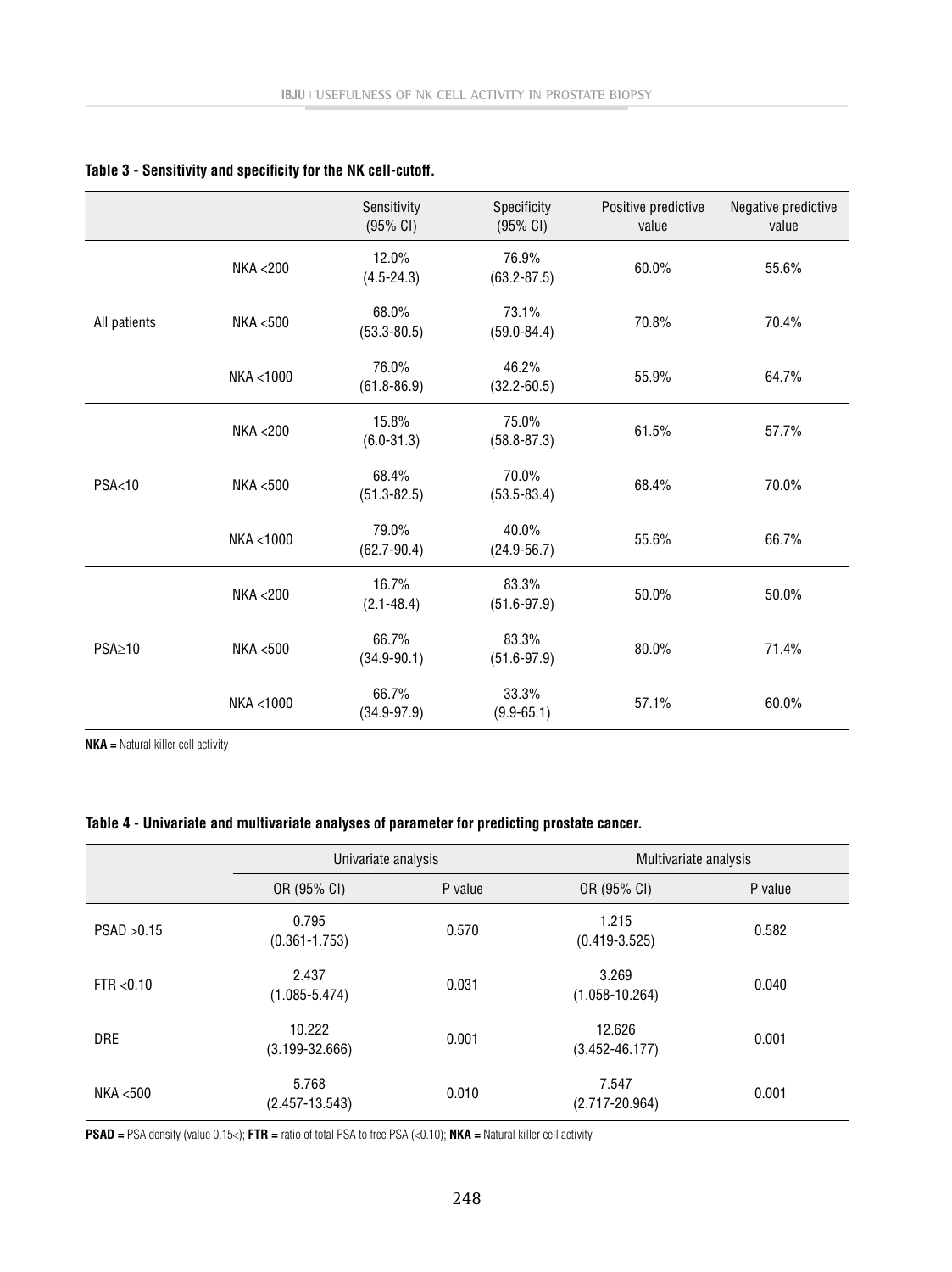sion analysis. Positive DRE (OR 28.437, p=0.001), NKA (<500, OR 8.400, p=0.001), and FTR (OR 3.269, p=0.040) remained significant predictors of PC in the multivariate analysis.

Univariate analysis revealed that FTR (OR 3.600.031), PSAD (OR 2.941, p=0.049), and NKA (<500, OR 13.000, p=0.001) were significant predictive determinants of a high risk of PC Table-5. However, positive DRE was not an independent prognostic factor of PC in the logistic regression analysis. PSAD (OR 8.433, p=0.013), NKA (<500, OR 10.275, p=0.004), and FTR (OR 11.659, p=0.004) remained significant predictors of a high risk of PC in multivariate analysis.

The estimated area under the ROC curve of NKA was 63.0% (95 confidence interval [CI]: 52.9-72.4%) Figure-1. However, this area was not significantly higher than that obtained for PSAD (p=0.520) (57.8%, 95% CI: 47.7-67.6%). Moreover, NKA was not significantly superior to FTR (p=0.679), with an area under the ROC curve of 59.7% (95% CI: 49.5-69.3%) for PC diagnosis. Finally, the Youden's index for NKA in this cohort was 500pg/dL.

#### **DISCUSSION**

PSA is the most commonly used serologic marker for PC screening. Patients with PSA levels ≥3.5 are recommended to undergo prostate biopsy, although criteria differ depending on the clinician.

However, PSA is not a perfect marker; therefore, many patients undergo unnecessary prostate biopsy (16). To overcome this limitation, researchers have developed various models using PSA, including FTR:PSA velocity and doubling time or PSAD (17, 18).

NK cells play an important role in tumor immunosurveillance because they activate both the innate and adaptive immune responses in reaction to tumor cells, even without surface antigens (19). Furthermore, various activating and inhibitory receptors on the cell surface regulate NKA, thereby initiating cytolytic processes in tumor cells and avoiding tissue damage (10). Thus, the role of NK cells in suppressing the progression of various tumors is becoming increasingly apparent (20, 21). Their roles in patients with metastatic PC have also been extensively evaluated (22, 23). However, only two studies to date have investigated the efficacy of NKA as a screening tool for PC, with conflicting results (14, 15).

Among the 102 patients enrolled in the present study, 50 (49.0%) were diagnosed with PC. When the patients were divided into two groups according to the presence of PC, no significant difference was observed in the NKA value (P=0.001). Among the 50 patients with PC, the NKA value did not differ significantly according to the Gleason grade (data not shown). These results are inconsistent with those of Song et al. (15). In addition, this study showed that NKA had the highest odds

|  |  | Table 5 - Univariate and multivariate analyses for the association of covariates with high risk of prostate cancer. |  |
|--|--|---------------------------------------------------------------------------------------------------------------------|--|
|  |  |                                                                                                                     |  |

|             | Univariate analysis          |         | Multivariate analysis        |                    |  |
|-------------|------------------------------|---------|------------------------------|--------------------|--|
|             | OR (95% CI)                  | P value | OR (95% CI)                  | P value            |  |
| PSAD > 0.15 | 2.941<br>$(1.006 - 8.596)$   | 0.049   | 8.433<br>$(1.574 - 45.187)$  | 0.013              |  |
| FTR < 0.10  | 3.600<br>$(1.226 - 10.567)$  | 0.020   | 11.659<br>$(2.214 - 61.393)$ | 0.004              |  |
| <b>DRE</b>  | 0.667<br>$(0.222 - 1.998)$   | 0.469   | $(\textnormal{-})$           | $(\textnormal{-})$ |  |
| NKA <500    | 13.000<br>$(2.802 - 60.308)$ | 0.001   | 10.275<br>$(2.076 - 50.852)$ | 0.004              |  |

**PSAD =** PSA density (value 0.15<); **FTR =** ratio of total PSA to free PSA (<0.10); **NKA =** Natural killer cell activity.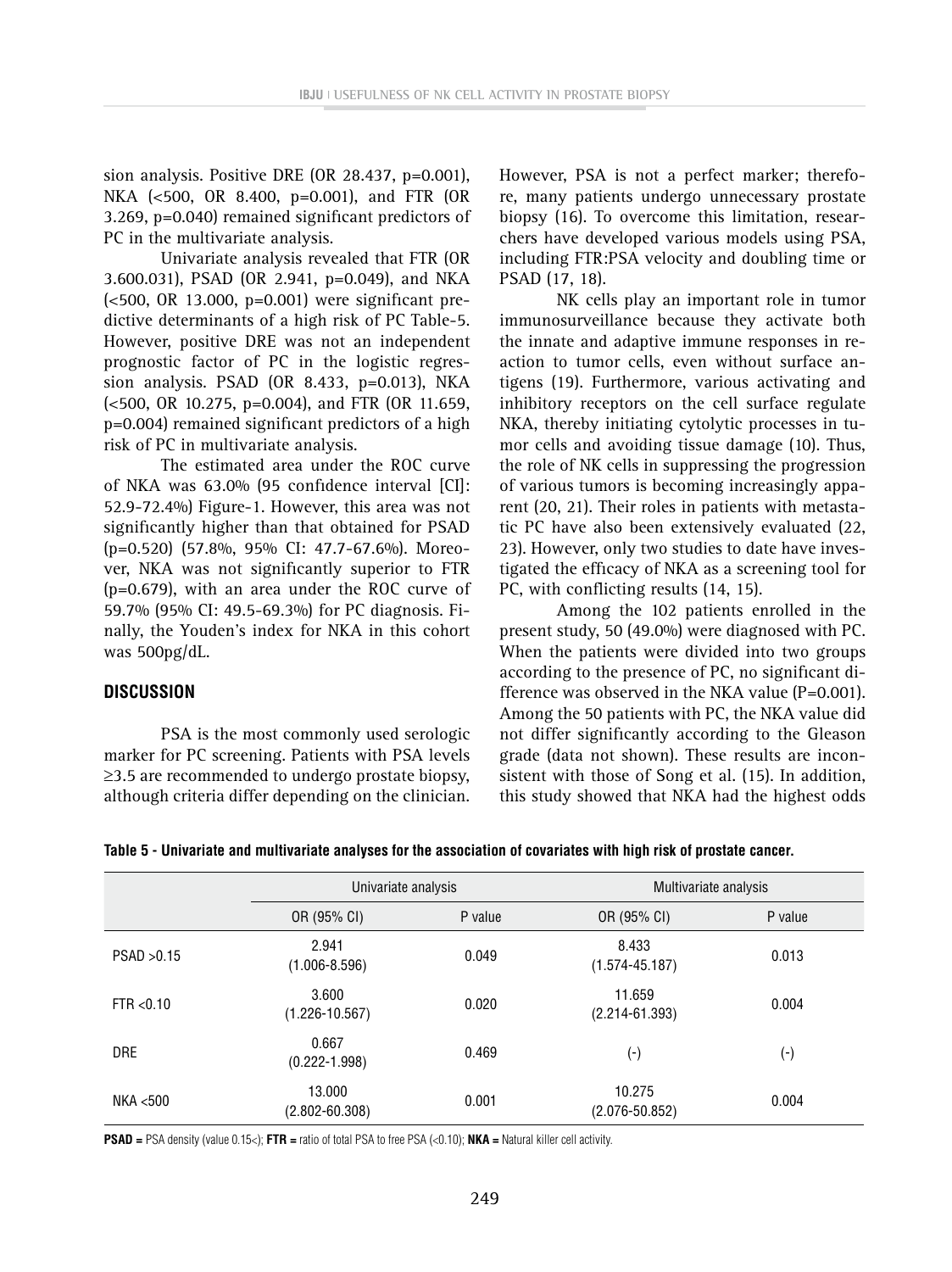

**Figure 1 - Diagnostic criteria of the receiver operating characteristic (ROC) curve for the tested parameters.**

**NK =** Natural killer cell activity; **FTr =** ratio of total PSA to free PSA; **PSAD =** PSA density.

ratio for PC using a cut-off of 500pg/mL. These findings are consistent with those of Barkin et al., however, unlike the previous study that reported NKA values of <200pg/mL, this study presented a higher cut-off value. The reason for the different results among previous studies may be that NKA values differ depending on the measurement time and environment (24). The previous two studies did not mention the blood sampling time of NKA measurements. To reduce bias in the present study, blood sampling was performed between 7 and 8 AM on the day of prostate biopsy.

Several studies have been conducted to assess methods for avoiding unnecessary prostate biopsy. The European Association of Urology (EAU) guidelines indicate the potential prognostic role of serum testing or parameters using PSA in detecting PC (6). Among them, PSAD and FTR are representative and may be clinically helpful. In the present study, NKA differed significantly between the established parameters and showed higher diagnostic accuracy for PC in the ROC curve comparison.

Our results suggest that NKA value can be useful for PC screening in patients who underwent prostate biopsy. However, several limitations must be overcome for NKA to have a diagnostic role in PC screening. First, NK cells are phenotypically

and functionally heterogeneous; thus, the reference intervals of NKA values may vary in different populations (25). The patients selected in this study were from a single institution, therefore, further multinational or multicenter investigations with large sample sizes are required. Second, the biological activity of the NK cells is dependent on the integration of signal transducer and activator of transcription signals following stimulation by cytokines such as interleukin (IL)-12 and IL-18, whereas the signal transducer and activator of transcription (STAT) expression within the NK cells may differ among individuals based on various parameters (26). Therefore, the responsiveness of NKA may vary under cytokine stimulation due to differences in various intracellular STAT concentrations (25).

Song et al. showed that prostatic tissues are not properly infiltrated by NK cells and observed a low frequency of NK cells in both normal prostate and PC tissues (27). In addition, CD56<sup>dim</sup> cells are often dominant in the peripheral blood, whereas CD56bright cells are significantly abundant in tissues, regardless of PC invasion (15). Therefore, Song et al. assumed that the NKA values in patients with localized PC did not differ significantly from those in healthy persons.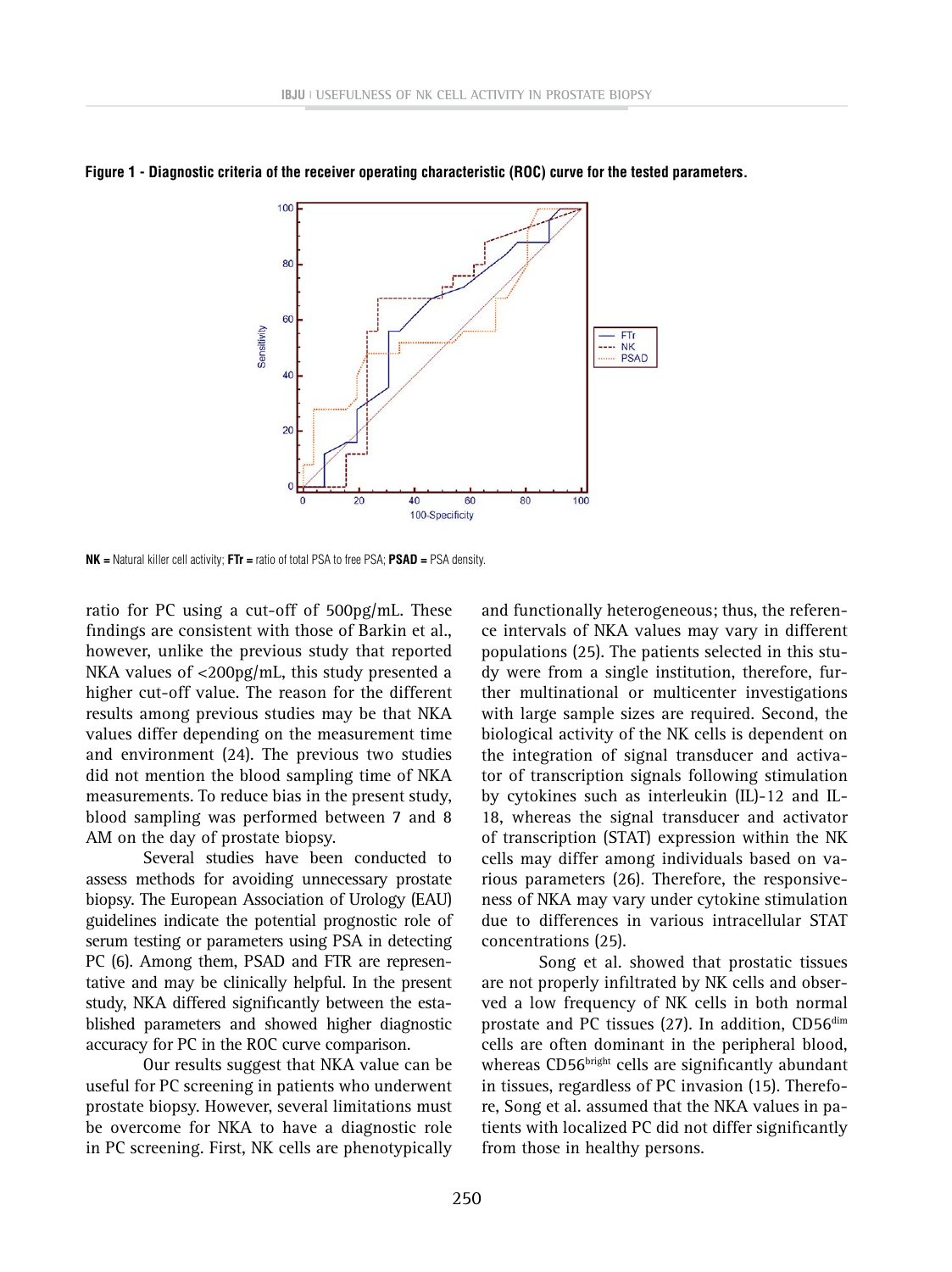Despite these limitations, the strengths of the present study include corroboration of the finding by Barkin et al. that previously-assessed NKA is valuable in PC screening, although our study was conducted in a different race. Second, in contrast to those of Song et al., our findings suggested that NKA may be helpful in screening Korean patients requiring prostate biopsy. Finally, to minimize variations in daytime NKA levels, sampling was performed at the same time for all patients.

#### **CONCLUSIONS**

The results of this pilot study revealed the association between low NKA and high PSA levels and positive outcome of TRBx. NKA was easily detected and improved the diagnostic accuracy of PC. Large multi-institutional prospective studies are required to validate the role of NKA in PC diagnosis.

### **ABBREVIATIONS**

**DRE =** digital rectal exam; **EAU =** European Association of Urology; **PC =** Prostate cancer; P**SA =** prostate-specific antigen; **NK =** natural killer; **NKA =** natural killer cell activity, **TRBx =** transrectal prostate biopsy; **ELISA =** enzyme-linked immunosorbent assay; **ROC =** receiver operating characteristic; **FTR =** ratio of total PSA to free PSA; **PSAD =** PSA density.

# **ACKNOWLEDGEMENTS**

This work was supported by a National Research Foundation of Korea (NRF) grant funded by the Korea government (MSIT) (No.2019R1F1A1058422).

Author contributions: BST and JHB designed the present study. BST and JHB prepared the manuscript. BJJ, BJJ, HC, JYP, and JHB contributed to the data collection. BST was involved in data analysis and interpretation. BST and JHB conducted statistical analysis. HC, JYP, and JHB provided critical comments and assisted in writing the manuscript. All authors approved the final version to be published.

## **CONFLICT OF INTEREST**

None declared.

# **REFERENCES**

- 1. Jung KW, Won YJ, Oh CM, Kong HJ, Cho H, Lee JK, et al. Prediction of Cancer Incidence and Mortality in Korea, 2016. Cancer Res Treat. 2016;48:451-7.
- 2. Cary KC, Cooperberg MR. Biomarkers in prostate cancer surveillance and screening: past, present, and future. Ther Adv Urol. 2013;5:318-29.
- 3. Dijkstra S, Mulders PF, Schalken JA. Clinical use of novel urine and blood based prostate cancer biomarkers: a review. Clin Biochem. 2014;47:889-96.
- 4. Wolf AM, Wender RC, Etzioni RB, Thompson IM, D'Amico AV, Volk RJ, et al. American Cancer Society guideline for the early detection of prostate cancer: update 2010. CA Cancer J Clin. 2010;60:70-98.
- 5. Song W, Choo SH, Sung HH, Han DH, Jeong BC, Seo SI, et al. Incidence and management of extended-spectrum beta-lactamase and quinolone-resistant Escherichia coli infections after prostate biopsy. Urology. 2014;84:1001-7.
- 6. Mottet N, Bellmunt J, Bolla M, Briers E, Cumberbatch MG, De Santis M, et al. EAU-ESTRO-SIOG Guidelines on Prostate Cancer. Part 1: Screening, Diagnosis, and Local Treatment with Curative Intent. Eur Urol. 2017;71:618-29.
- 7. Skarmoutsos A, Skarmoutsos I, Katafigiotis I, Tataki E, Giagini A, Alamanis C, et al. Detecting Novel Urine Biomarkers for the Early Diagnosis of Prostate Cancer: Platelet Derived Growth Factor-BB as a Possible New Target. Curr Urol. 2018;12:13-9.
- 8. Suer I, Guzel E, Karatas OF, Creighton CJ, Ittmann M, Ozen M. MicroRNAs as prognostic markers in prostate cancer. Prostate. 2019;79:265-71.
- 9. Etheridge T, Straus J, Ritter MA, Jarrard DF, Huang W. Semen AMACR protein as a novel method for detecting prostate cancer. Urol Oncol. 2018;36:532.e1-532.e7.
- 10. Vivier E, Tomasello E, Baratin M, Walzer T, Ugolini S. Functions of natural killer cells. Nat Immunol. 2008;9:503-10.
- 11. Bryceson YT, Chiang SC, Darmanin S, Fauriat C, Schlums H, Theorell J, et al. Molecular mechanisms of natural killer cell activation. J Innate Immun. 2011;3:216-26.